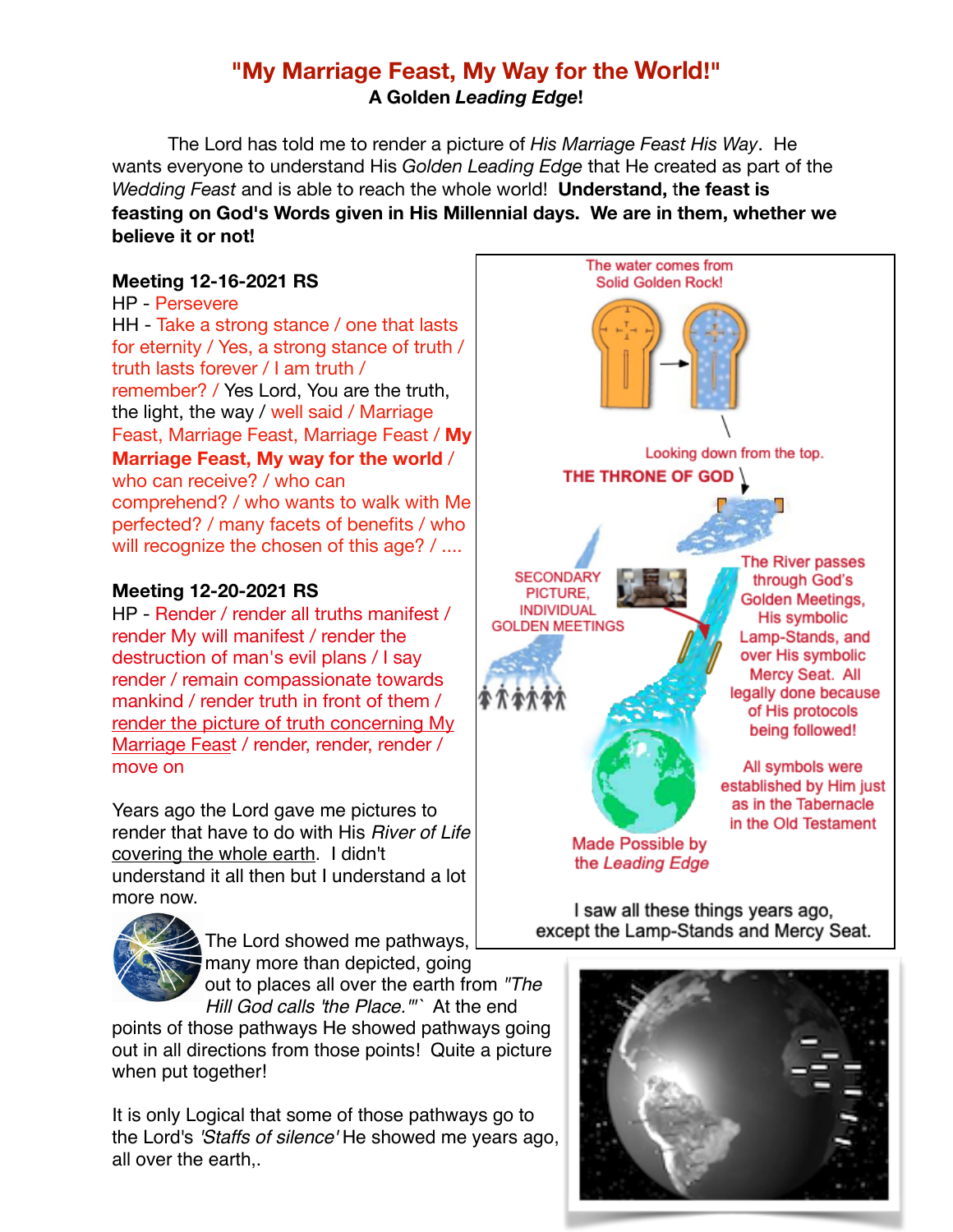There is a picture on this site of the 'Wedding Table' of fine dishes and silverware. The table and dishes are transparent glass which is purified Gold! Now the Lord has added to the picture of the 'Wedding Feast table' by revealing the 'Container' **holding His 'Feast'** of His Words that we are to eat and digest! The container is HIs *Leading Edge* and He just recently revealed that it is Golden!



#### **The Leading Edge:**

First we need to understand that the *Leading Edge* is almost 100%, filled with the Lord's Rhema Words, all "things of the Spirit!"

#### *Romans 8:1*

*There is therefore now no condemnation to them which are in Christ Jesus, who walk not after the flesh, but after the Spirit.* 

So we see easily we are to walk after the Spirit! Good reason to read and absorb the Lord's *Leading Edge* sent out on a regular basi*s.* Anyone can absorb the archives containing the Lord's *Leading Edge.* This all has to do with feasting on the Feast of words, the Lord's Words on a continuing basis.

The Lord told us to send out His *Leading Edge* and we started on **February 18, 2017.**  At the time we had no idea the *Leading Edge* would play a role in the Lord's *Marriage Feast*. We were just obeying.We have had reports from churches and individuals that the *Leading Edge* is helping them in this pandemic. What I have underlined is one of the manifestations we can recognize in what the Lord said in the first *Leading Edge* sent out! It is below for you to read for yourself. Read on.

When I went back to find out when we started distributing the Lord's *Leading Edge* I was curious and decided to read what He had us send out the first time! It is no coincidence that the words written in the first *Leading Edge* publication reveal some of what a person can **learn and absorb** from reading the Lord's *Leading Edge.* I am presenting those Words below but first I present one sentence out of those words the Lord showed me to separate out and make a point with. I have bolded the sentence here and also in the Lords words.

#### **" The days that are ahead you will need My counsel."**

#### **The first message:**

(Understand that the meetings the Lord mentions below are done with the protocols the Lord gave us to walk in to produce what the Lord calls a *Golden Meeting*!)

**February 18, 2017** A word shall come forth. A word shall come forth. A word of promise, a word of truth, a word to cut through the darkness. Once you realize My laws are set in place, nothing can shake you from them. Every meeting I give increases your faith. Little by little, ever increasing more and more. Tell My people. Tell My people to come into agreement with Me. Do not people who have meetings come into agreement with each other? Come to the fountains of living water. Why reject this fountain when it is here for you? This word is for My people. The babes who are ready. Come unto Me. says the Lord. Come unto Me and you shall never thirst. I require only obedience. Let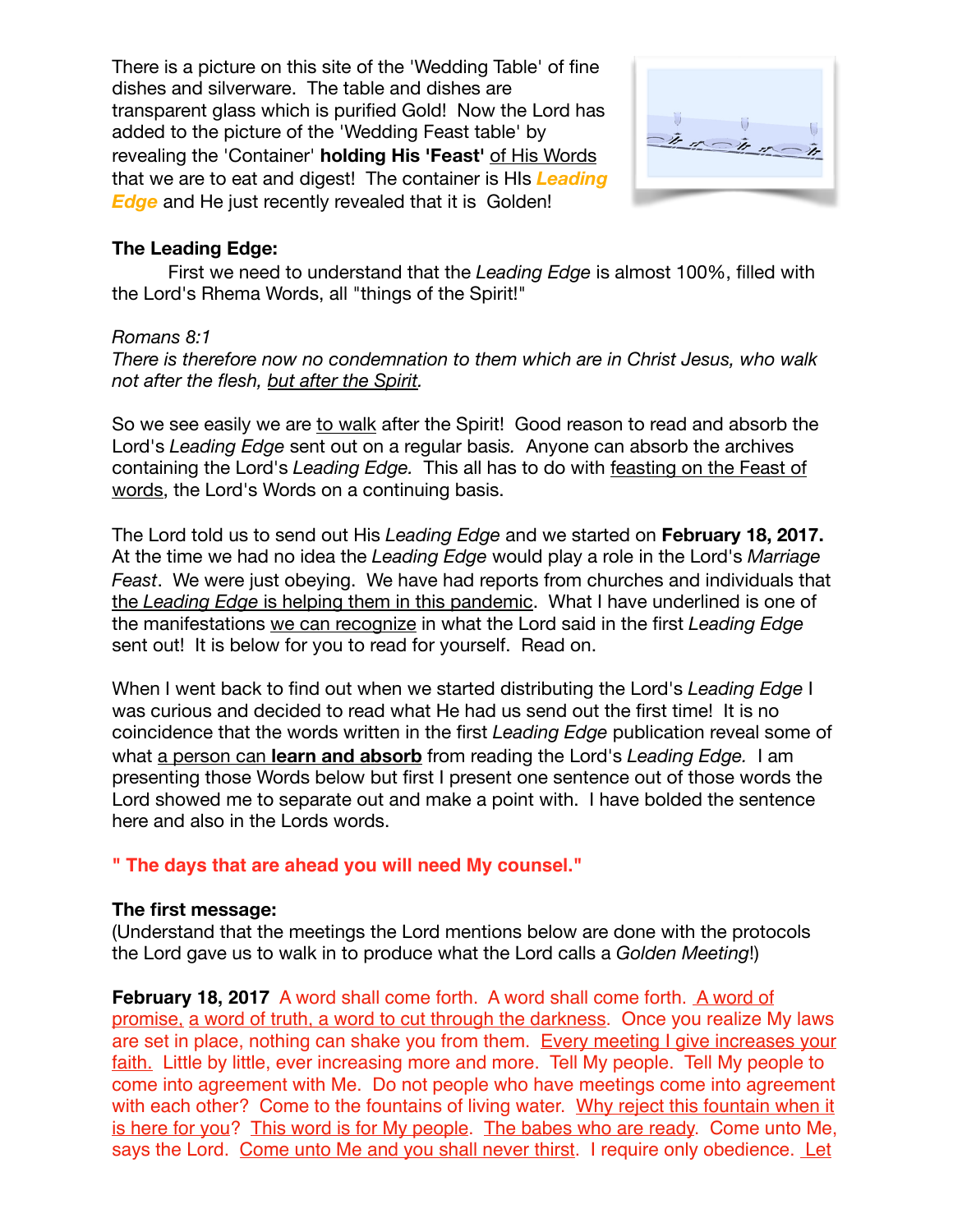Me grow your faith and mature your vessel. Come into My counsel. I am waiting for you. **The days that are ahead you will need My counsel.** Abide under My shadow. This is where safety and peace are. Heed My prophets. For surely they have drank the cup I have given them, therefore, heed My word through them. Yay, I send them unto My people for mercy, correction, judgment, and truth. My word is alive and it bears fruit. Eat of that fruit and come alive. For surely those who reject My word, reject it and turn to vanities. I am waiting for you. Will you come and meet with Me and counsel with Me? I have made the way. I have rent the veil of the flesh. Come and put on the veil of My Spirit. Come, come. The Lord your God has spoken.

Why the importance of, "**The days that are ahead you will need My counsel."**? Few people realize we are in the Millennial Age of time when **all** of the *Book of Revelation* will come to pass. The fact is, pressure must be applied for mankind to turn to God! One small example is what the Lord told me in a *Golden Meeting* on **2-21-2020:**

Traditions / traditions of men need to be spoken to ............/ when I bring hardship upon mankind, some of mankind's traditions will collapse / mankind will even try to hang on to their traditions /....

Are the promises in the first *Leading Edge* sent out for you? Yes, not only for you but for all of mankind. Here is a word the Lord gave loud and clear: "I didn't create mankind perfect, so mankind could grow up into Me!" The Lord loves Mankind. I saw this when I was in heaven, so I am a witness of this fact. People reading and absorbing the Lord's Rhema words will change them! Why? because the Lord's **rhema words create** and the Holy Spirit manifests His Words **if we allow it**!

### **The Lord's "Double Portion:"**

We need to walk in or on the Lord's double portion to bring in the results of the double portion the Lord wants to give us as Christians in this *Third Day* of the Lord. The Lord has been dealing with us concerning His double portion for some time. We took a double portion to Washington DC when the Lord sent His Core there for His purposes. He told us what to do and that it was an Exploit! The Lord told me we needed to go, that we were taking 'Hope' for this nation, that there wasn't enough 'Hope' in this Nation to survive.

We learned so much in preparing and going to Washington DC. I share a little of the experience to hopefully stir your spirit for the things of the Lord! The Lord had us take special things into our beings. The Lord showed us what He was putting in us would come out of our feet as we walked around the capital once every day for seven days. We started every day at High noon and walked in complete silence without utterance, just as in the *Battle of Jericho*. The Lord works in silence and that's why there is going to be staffs of silence all over the world.

The meanings of our names, sometimes first, sometimes last, all played a part in the legalities of what the Lord was doing in the spirit realm. The Lord had named the car we took a "covenant car" and it was covenant red. The whole thing was a portrayal and the symbols had to be right, not that I have shared them all with you here.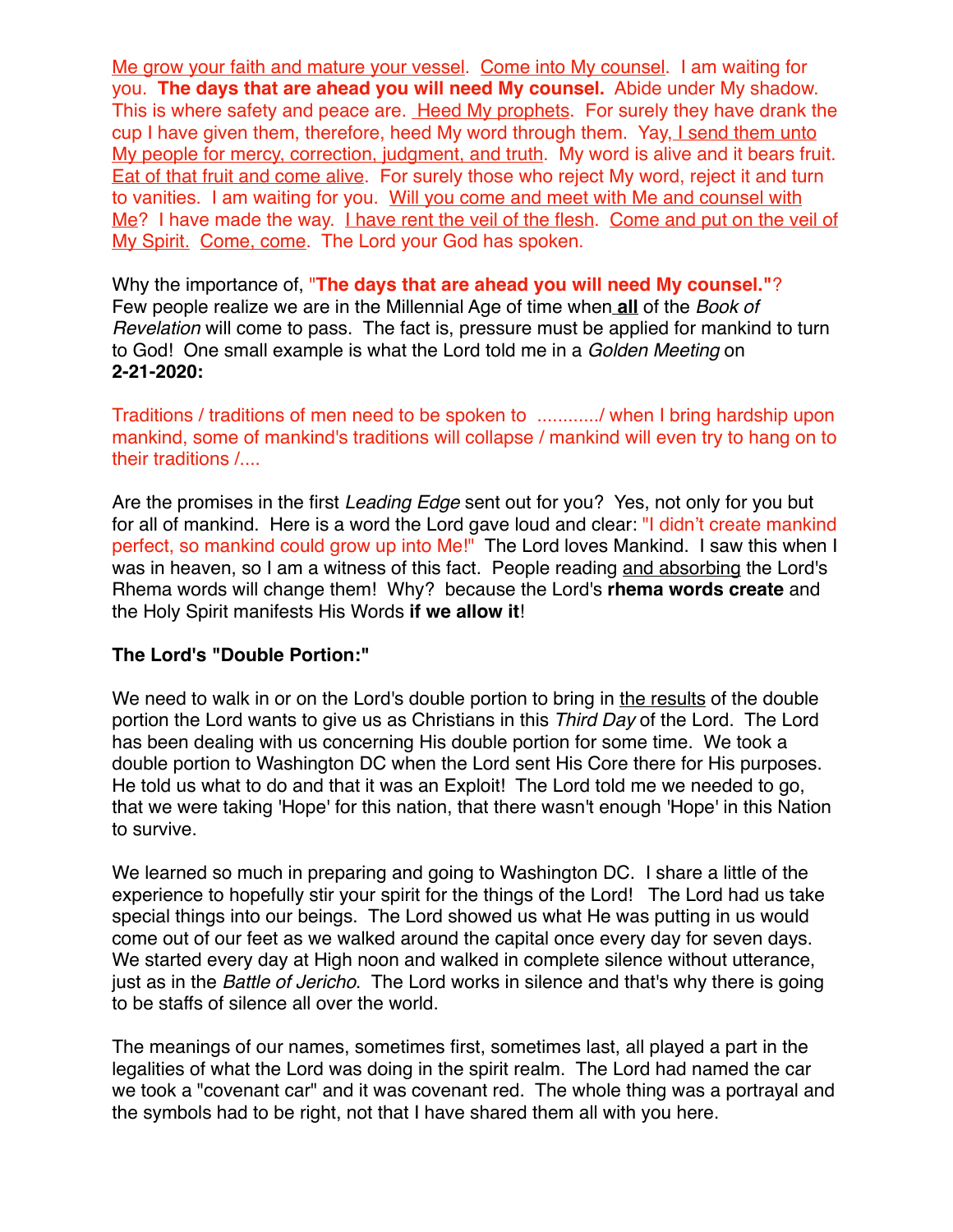We met in a *Golden Meeting* with the Lord every morning to get instructions from the Lord. It was certainly a Boot Camp learning Exploit. On the seventh day in our walk we came upon a group singing Halleluyahs and blowing shofars. The Lord told Kyle it was a sign. We also learned later a rainbow was seen at the capital building on that day. It was certainly a blessing to us knowing what had taken place.

The Lord told me to make a music disk for the Bride to play. The Core played it often as we drove there. The Lord gave us the songs and the order of the songs. The Lord had me put an echo into the songs to create a double portion as the music played. Music is powerful and the word's we sang are truth. I have placed the face of the music disk here because the Lord gave us what to put on it. His purposes were all aimed at the government of the United States. (The Lord had told me years ago that the government was corrupt!) The *Lake of Fire* part of the picture is what the Lord is coming against! Yes, all things described have been and are going on in the government at this time! The list below the trumpet is what the Lord wants to bring forth! Yes, America was always intended to be a Beacon of Light to the





World. The whole trip was put together and legally done as a portrayal for the Lord to accomplish what He wants with the government.

I am revealing these things to help convince people that they need to be receiving the Lord's *Leading Edge* and absorbing what is in it! Without the *Leading Edge* the Exploit for the Lord concerning Washington DC could not have happened the way it did! The Lord connected His *Leading Edge* to His *Double Portion* the first night after I started this article through a scene in the night. That's one of His Patterns that He uses with me.

#### **Monday, December 20, 2021**

I was looking at two layers of flooring, Both layers were made of square tile representing separate pieces put together just the way the Holy Spirit teaches, here a little and there a little. One layer was very thick and darker than the second layer which was a light color. I was shown it didn't matter which layer was on top, they just both had to be there. End of scene.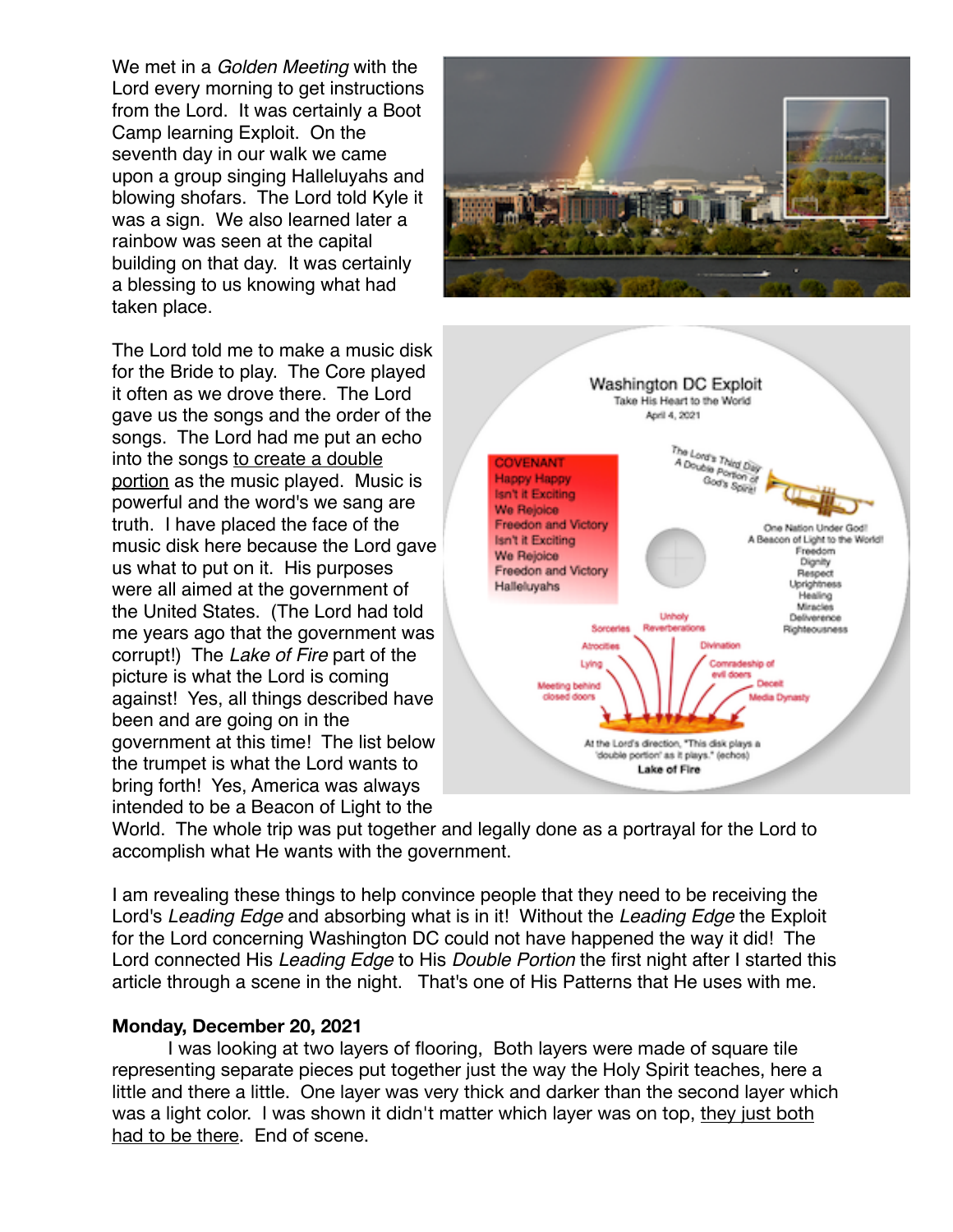The two layers represent a double portion. I asked Kyle to write something to give some understanding about the Lord's double portion in His *Last Days*:

## **Concerning the Double Portion**

The Lord said, "A double portion under the new covenant is different because it is working through a covenant that ratified the whole world." When God made a covenant with Israel in the wilderness after delivering them from their captivity in Egypt, Israel was unlike any other nation on the face of the earth. This was a legal matter because this was the nation God was going to bring His Son, Jesus Christ through in flesh and blood. The legalities did not stop there! God does everything legally and has boundaries for every purpose He brings forth as we also see in creation.

We also see something else that worked in this covenant was the double portion of God's Spirit. This operated in Elisha, the Prophet's life, after he saw Elijah taken from him. "Nowhere else under the Old Covenant do we see this double portion operating besides within the nation of Israel. It did not operate within any other nation." Why? Because the covenant God made with Israel only ratified that nation and not the whole world. It was only for Israel and the promises given to them that were made to their forefathers. God does operate this way and has reserved blessings and promises for individuals, families and even nations. In understanding this, we can understand more what the Lord said in, "A double portion under the new covenant is different because it is working through a covenant that ratified the whole world."

Through Christ' life, death, burial, and resurrection He ratified and changed things in heaven and in earth. For it is written, *"But now hath he obtained a more excellent ministry, by how much also he is the mediator of a better covenant, which was established upon better promises (Hebrews 8:6).* The new covenant ratified the whole world and not only a nation as did the first covenant. That is why we only see the double portion working under the Old Covenant within the nation of Israel that occurred between the transitioning of two Prophets. Now the double portion can operate worldwide because of the legalities of this New Covenant that was established on better promises.

Another point to consider is the timing of this now unfolding and manifesting. We are in the Lord's Third Day! He has already begun ruling and reigning in the earth. We are approaching the day of rest after this 1,000 years is fulfilled, which will be legally shortened as well. This same "Third Day," also known as the "Day of the Lord" is the same as the Six Day from when creation fell. They are superimposed one into the other. Simply put, there were three days or "3,000 years" before the coming of Christ in the flesh. Then another 2 days passed or "2,000 years" and now we have entered the Third Day, which is also the Sixth Day. We are moving into the Seventh Day, which is the Day of Rest. This will take a double portion to get to and enter it! We see this same pattern operating in the Old Testament. It is a prophetic parallel to understand the pattern God has already legally established in the earth by His will, plans, timing and purposes.

### **Exodus 16: 22, 29**

*22 And it came to pass, that on the sixth day they gathered twice as much bread, two omers for one man: and all the rulers of the congregation came and told Moses.*